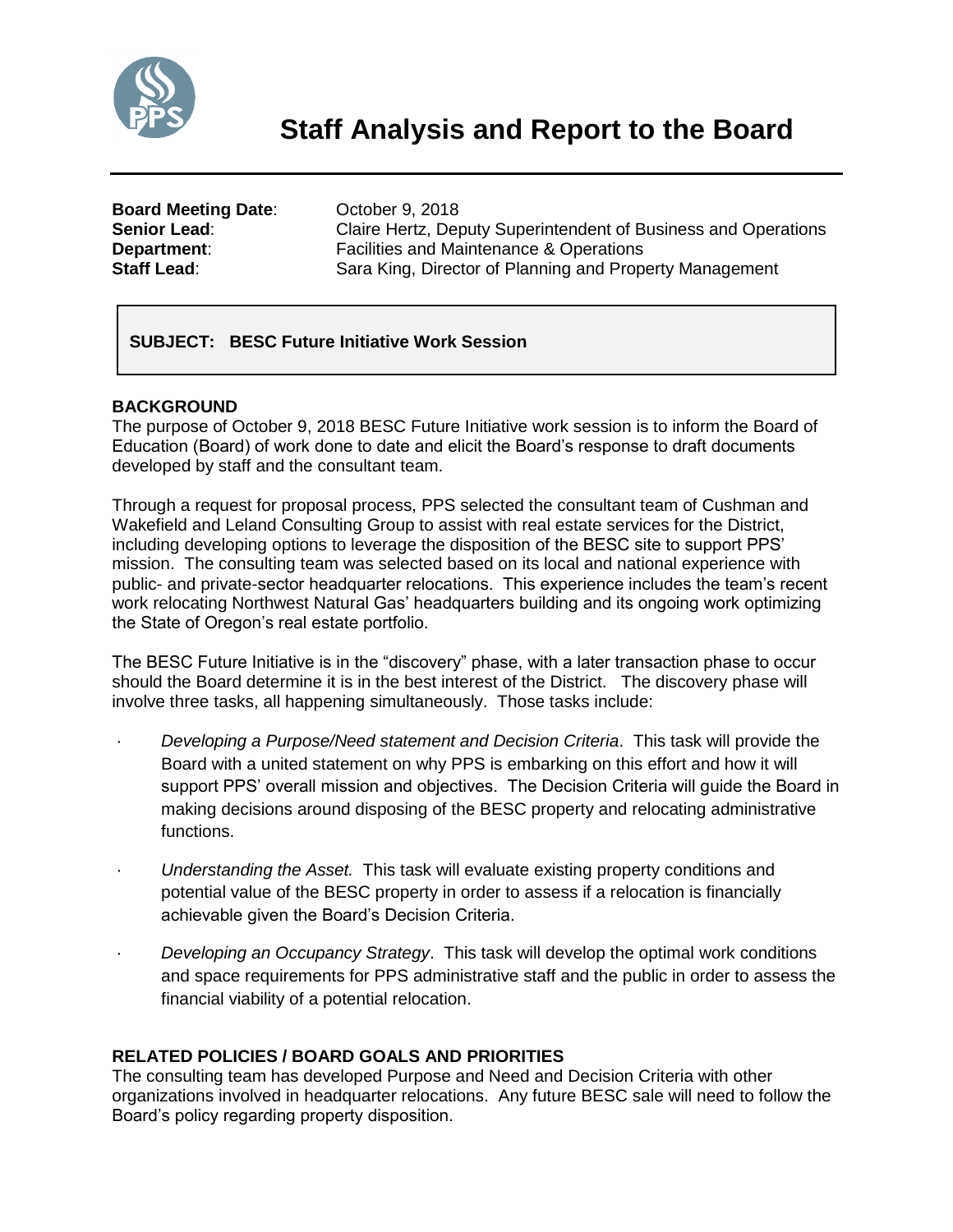### **PROCESS / COMMUNITY ENGAGEMENT**

Not applicable at this time. Internal stakeholders involved in developing draft recommendations include the project Steering Committee, operational and educational department leadership and executive leadership.

# **BUDGET / RESOURCE IMPLICATIONS**

Not applicable at this time.

## **NEXT STEPS / TIMELINE / COMMUNICATION PLAN**

All three tasks in the "discovery" phase of the Initiative are anticipated to wrap up in November and be presented to the Board for subsequent direction.

# **BOARD OPTIONS WITH ANALYSIS**

The consultant team will present the following information at the work session.

#### *The BESC site*

The BESC site, shown in Exhibit A, includes 21 tax lots and is a total of 10.16 acres. PPS built and completed the BESC for its administrative purposes in 1980. The building has approximately 360,000 gross square feet and 468 parking spaces. PPS leases another 208 parking spaces. The annual operating costs of the BESC as of FY 17-18 were approximately \$2,500,000. The consultant team will review zoning, adjacent property ownership, the Multnomah County ground lease terms and the proposed I-5 Rose Quarter Hancock-Dixon connector in the work session.

#### *Draft Purpose and Need Statement*

The Purpose and Need Statement is a key internal and external communication tool around why PPS is embarking on this project and how it will support PPS' mission. The draft, shown on Exhibit B, was developed by the project Steering Committee for your review and comment. At the work session, the consultant team will request of the Board any proposed amendments to this statement.

#### *Decision Criteria*

The Decision Criteria, which the Board will use in its decision-making for the project, fall into two categories: Asset Criteria, which will guide the decision-making process related to disposing or redeveloping the BESC property; and Occupancy Criteria, which will guide the evaluation of space needs for a future administrative building or buildings. The Decision Criteria, shown in Exhibit C, was developed by the project Steering Committee. At the work session, the consultants will lead a Board discussion of this criteria as well as share the recommended prioritization.

#### **STAFF RECOMMENDATION**

Staff has provided for review and comment a draft Purpose and Needs statement and draft Decision Criteria in Exhibits B and C, respectively. At the work session, the consultant team will present draft Decision Criteria that have been prioritized for your review. The prioritization is not included in this report.

**I have reviewed this staff report and concur with the recommendation to the Board.**

**Tropolalupe (William Transformation Control of the Country of the Country Country Country Country Country Country Country Country Country Country Country Country Country Country Country Country Country Country Country Cou** 

**Guadalupe Guerrero Date Superintendent Portland Public Schools**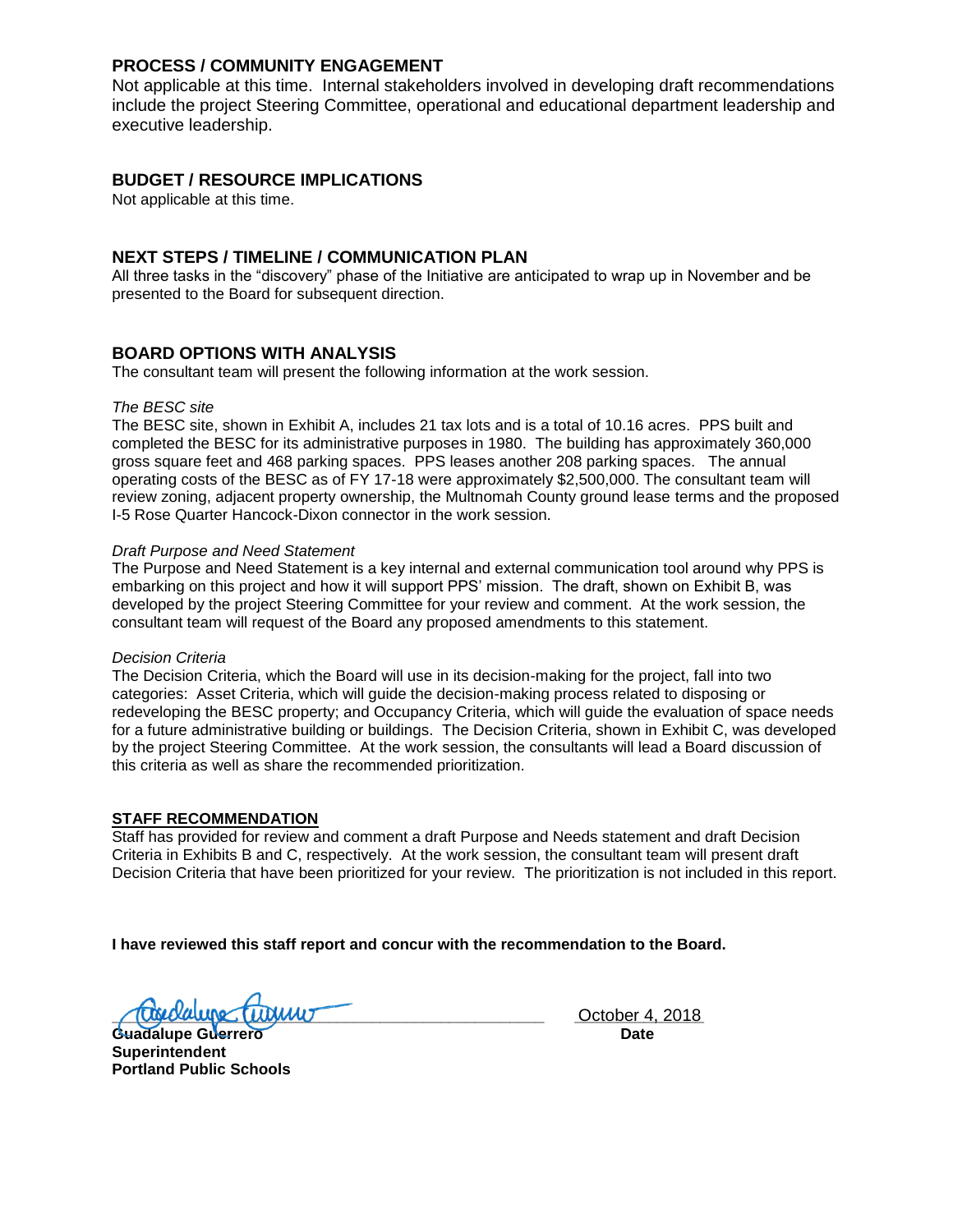# **ATTACHMENTS**

- A. Map of the BESC site
- B. Draft Purpose and Need Statement
- C. Draft Decision Criteria

# **Exhibit A: Map of the BESC site (with delineated tax lots)**

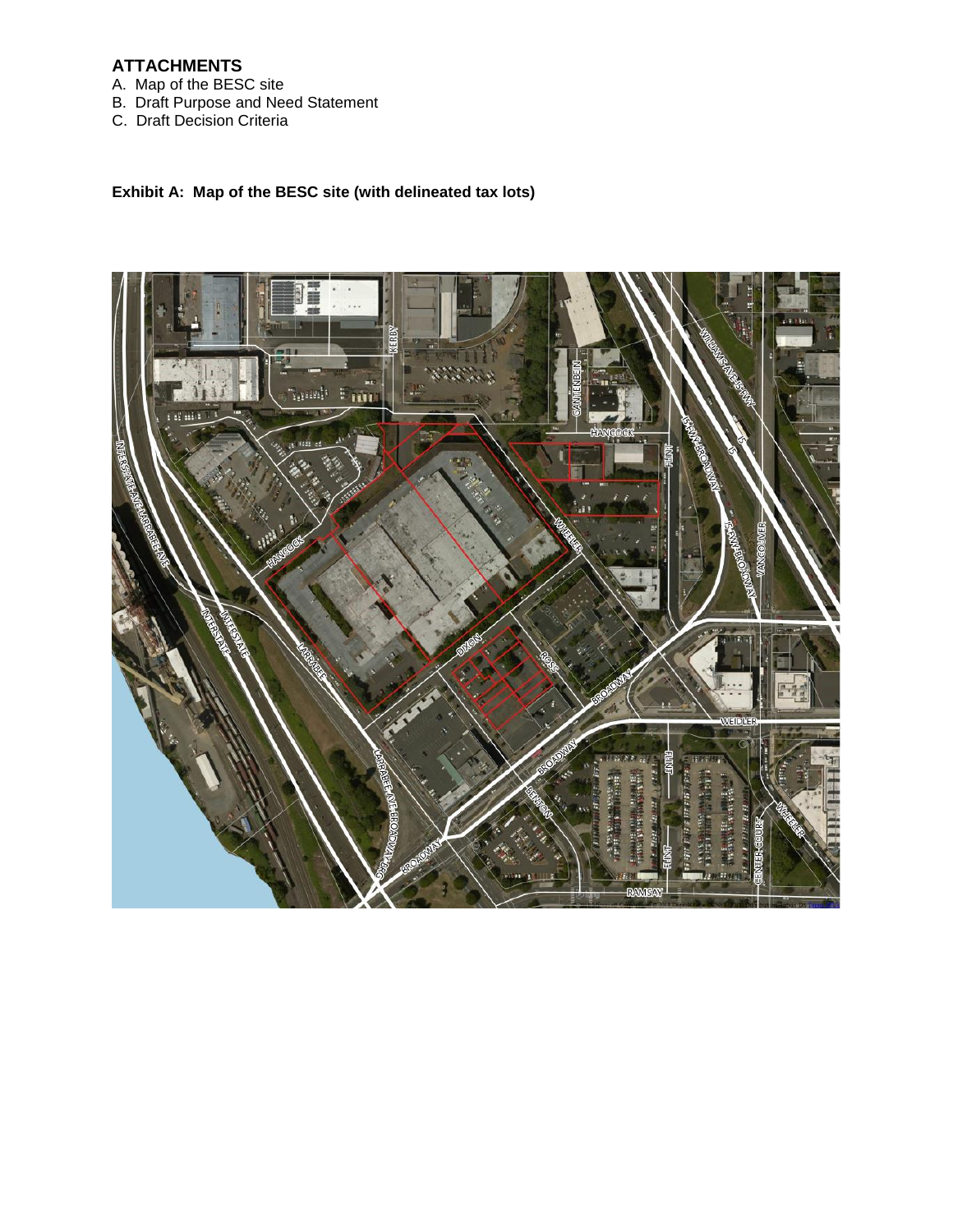## **Exhibit B: Draft BESC Future Initiative: Purpose and Need Statement**

## Purpose:

The purpose of the BESC Future initiative is to ensure any future actions involving the BESC, as a district asset:

- Support the values and mission of PPS
- Generate revenue for student needs
- Ensure responsible management of PPS' real estate assets
- Provide a safe and functional environment for PPS to conduct district business

# Need:

The BESC Future initiative is needed at this time because:

- Zoning and market conditions have changed, compelling PPS to gain a comprehensive understanding of this real estate assets and options for prudent asset management
- Chronic underfunding, from a state level, creates an urgency to explore all opportunities to maximize resources
- PPS is committed to addressing operational inefficiencies, deferred maintenance, and suboptimal work spaces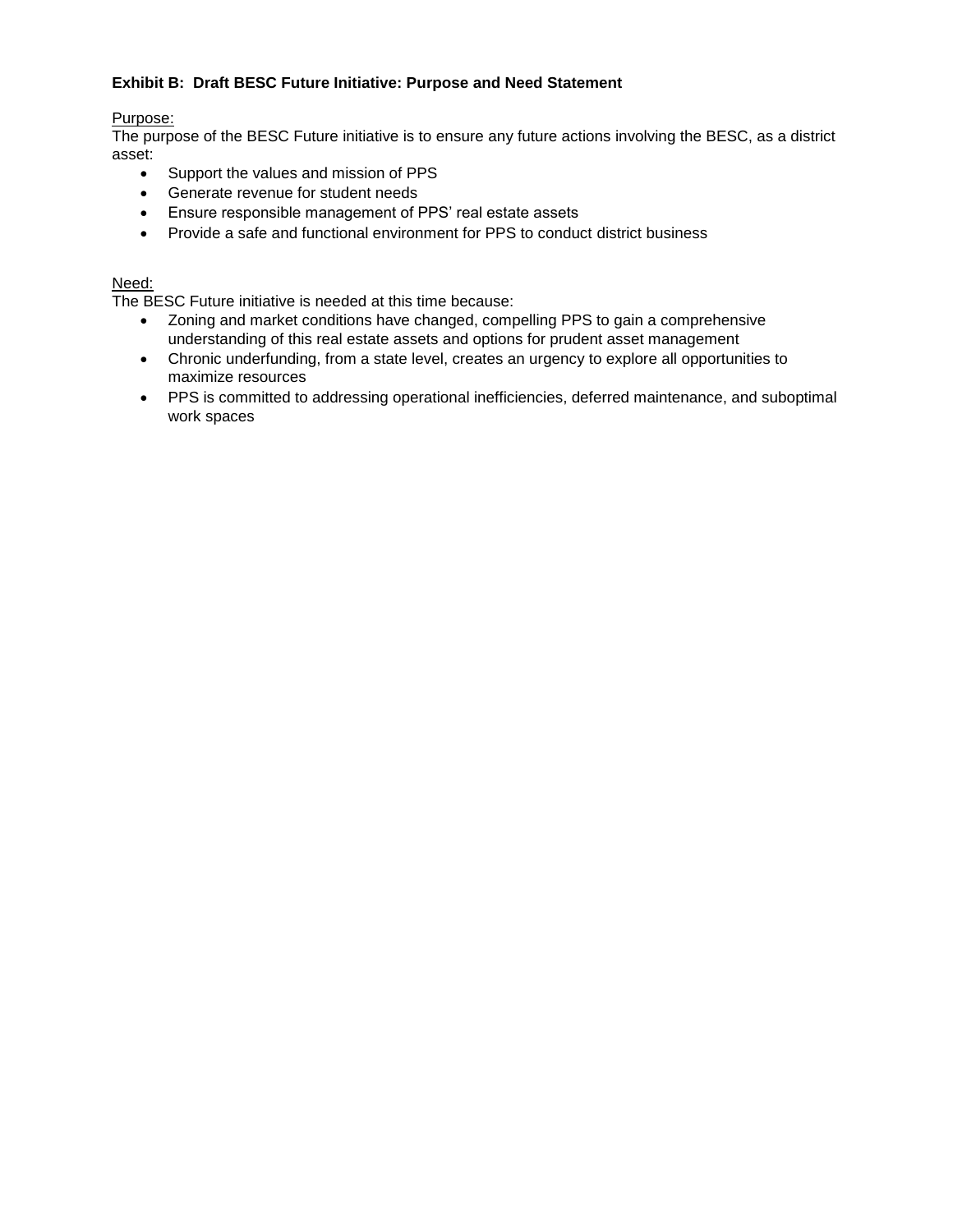### **Exhibit C: Draft Decision Criteria**

The purpose of these criteria is to provide a quantitative and qualitative framework for evaluating the relative strengths and weaknesses of alternatives related to building locations, building features, and ownership/lease models. Each criterion was developed based on the values expressed during internal stakeholder interviews as well as the consultant team's recommendations on factors to consider.

The consultant team facilitated an exercise with the project Steering Committee to refine these criteria and prioritize them so that the subsequent decisions could be weighted on those factors that are most important to Portland Public Schools. PPS staff is still reviewing and prioritizing the enclosed criteria. The consultants will present a final, prioritized list of criteria at the work session. Please note there is some overlap between criteria (e.g., building safety vs. employee safety); there was considerable discussion around these overlaps and how the objectives on one criterion could likely be met by another.

#### **BESC Asset Criteria**

- Financial:
	- o *Maximized value*: The sale achieves the maximum possible revenue for Portland Public **Schools**
	- o *Simplicity*: The deal structure is simple to follow and transparent
	- o *Financial risk:* Revenue from the sale is secured and the deal is low-risk
	- o *Perpetual:* There is a constant and reliable stream of revenue from the sale
- Community:
	- o *Context sensitive*: The buyers and their plans for the site respect the historical and political context of the area
	- o *Community involvement*: The buyers wish to involve the community with their plans for the site and are open to an inclusive and collaborative community approach

## **Occupancy Criteria**

- Financial:
	- o *Cost/value*: The cost of the site, including all necessary improvements, is reasonable and the value of PPS' investment is maximized
	- o *Owned not leased*: PPS owns the new central office property outright, rather than entering into a lease
	- o *Financial risk:* The purchase and relocation of the property carries little risk from a financial perspective
	- o *Simplicity:* Conditions related to the deal structure are easy to follow, transparent, and simple
	- o *Operating cost*: The cost to operate the new building is reasonable
	- o *Moving cost:* The location and configuration of the new building will result in a simple and cost-effective moving process
- Functional:
	- o *Meets spatial and organizational needs*: The building offers the amenities and functionality to adequately serve PPS
	- o *Collaborative*: The building and site layout facilitate collaboration
	- o *Flexible (future needs):* The building configuration is able to adapt easily in the future to changing tenant or market needs.
	- o *Security and access:* The building's security and access is adequate